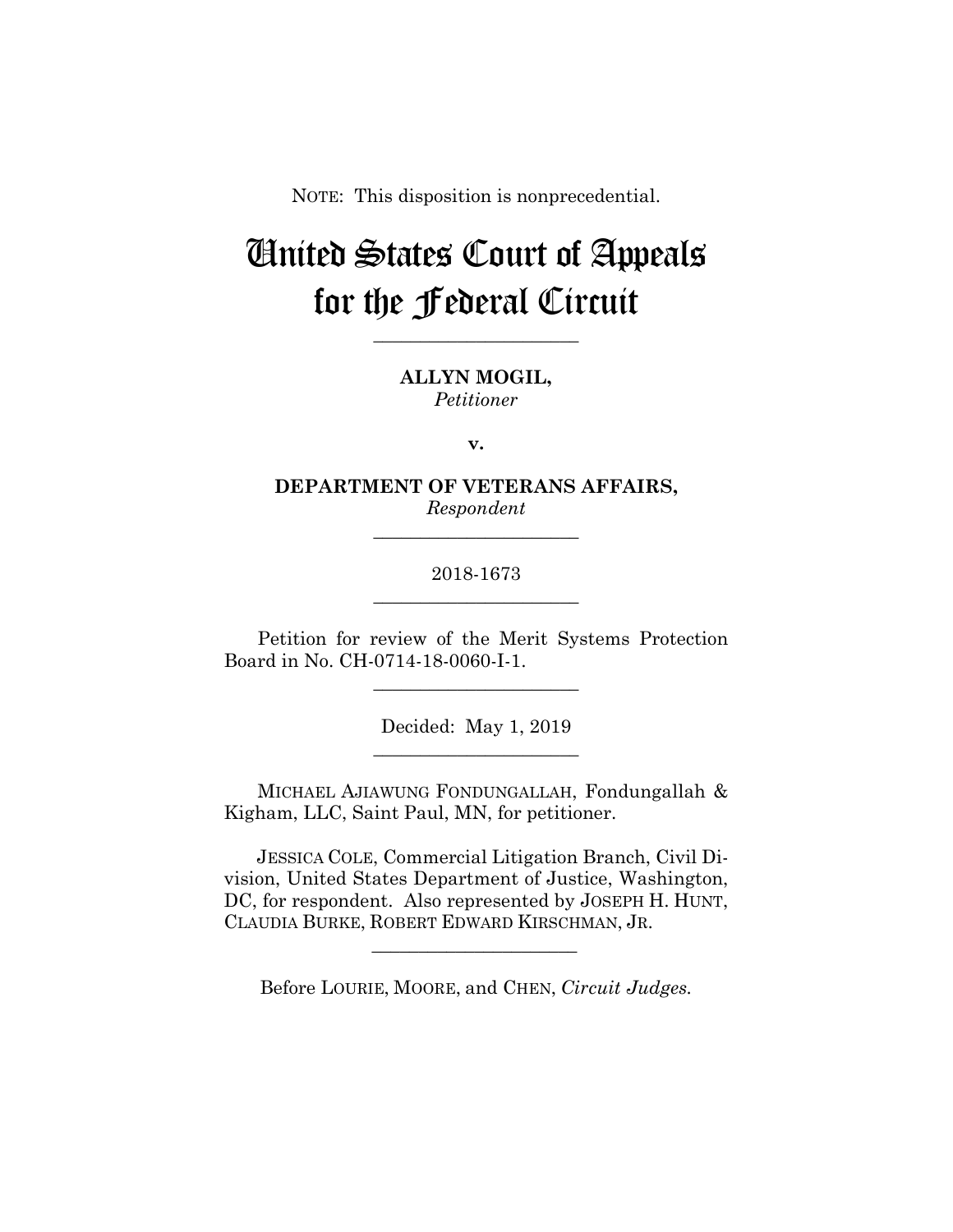#### PER CURIAM.

Allyn Mogil appeals from a decision of the Merit Systems Protection Board upholding his removal from the Department of Veterans Affairs ("VA"). For the following reasons, we *affirm*.

#### **BACKGROUND**

Mr. Mogil served as an engineering technician at the VA Medical Center in Minneapolis, Minnesota from 2008 to 2017. In this role, he was responsible for development, design, and implementation of VA engineering and maintenance projects, including new construction, renovation, and equipment replacement and service. Around November 2016, he began sharing an office with Tony Horacek. Their office had three light fixtures controlled by two switches. They had an ongoing dispute over whether the lights should remain on or off in their office. Mr. Mogil requested that all the lights remain on, but Mr. Horacek wanted one or two of the light fixtures off because the lights caused a glare on his computer screen and were uncomfortable on his eyes. Mr. Mogil's manager, Catherine Joyce, twice offered for him to move to a cubicle in an adjoining room, but he declined. The two initially agreed that Mr. Horacek could adjust the lights when Mr. Mogil was not in the office.

Around June 2017, Mr. Mogil indicated to Mr. Horacek that he wanted all three lights on all the time, even when he left the office. On separate occasions, Mr. Mogil placed painter's tape over the light switch and welded a metal plate over the light switch to try to make sure the lights stayed on, but each time Mr. Horacek removed these items and turned the lights off when Mr. Mogil left the office. Mr. Mogil asked his supervisor multiple times to intervene, and his supervisor eventually told them to leave the lights on and get along. J.A. 150–51. The day after, Mr. Mogil left the office, and when he returned he discovered that Mr. Horacek had turned the lights off. He "snapped,"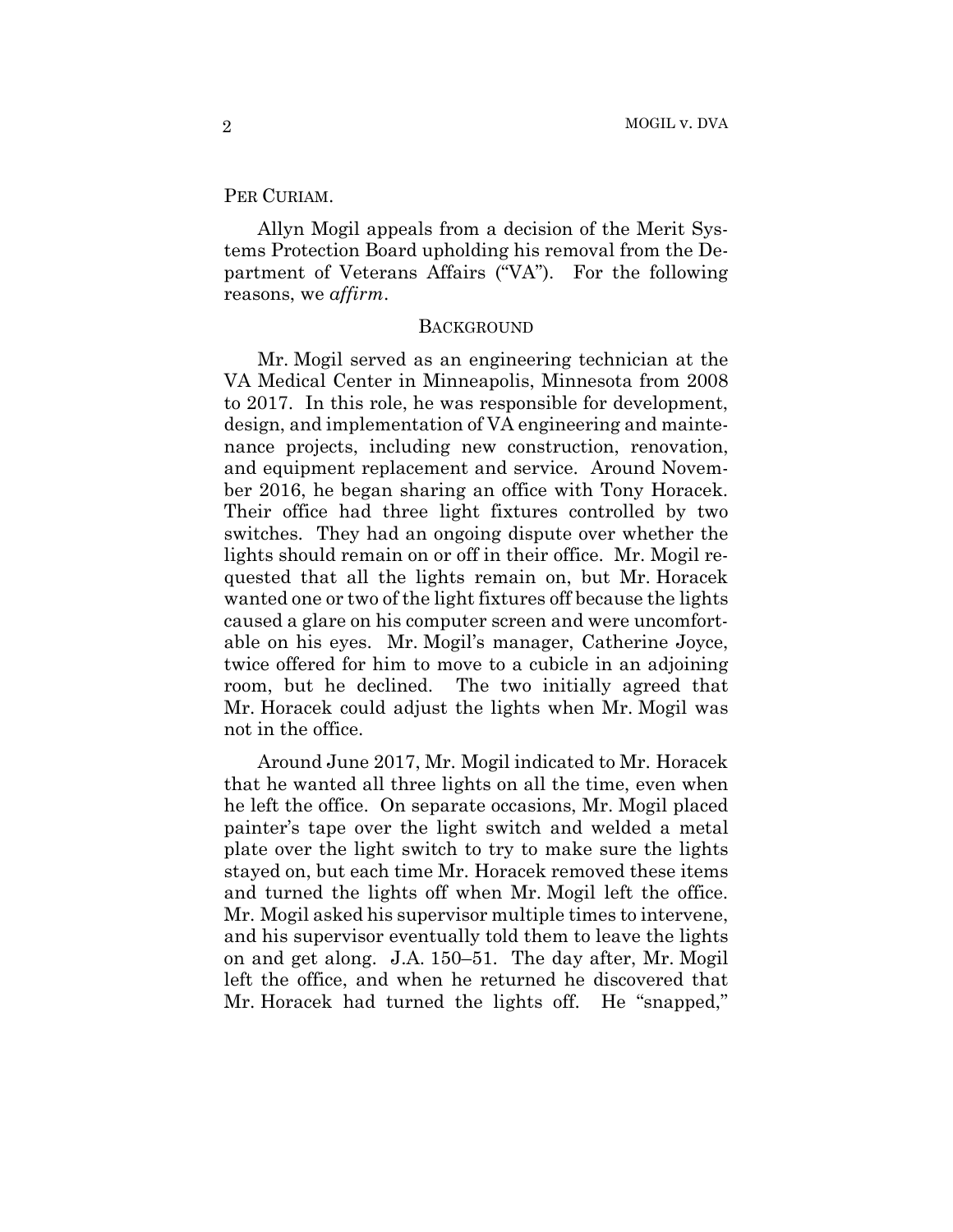retrieved a hammer from the facility's electrical shop, and smashed the light switch with the hammer, which permanently disabled the lighting in his office and disrupted the lighting in nearby rooms. J.A. 151, 253.

Steve Challeen, Mr. Mogil's second-level supervisor, proposed removing him pursuant to 38 U.S.C. § 714 for damaging government property. Mr. Mogil provided written and oral responses to Patrick Kelley, the Medical Director of the Medical Center and deciding official, noting the steps he took to resolve the situation prior to destroying the light switch. He also stated that he regretted his actions and apologized. The VA removed him for damaging government property.

Mr. Mogil appealed his removal to the Board. The administrative judge ("AJ") issued an initial decision affirming his removal. That decision became the final decision of the Board pursuant to 5 C.F.R. § 1201.113, and Mr. Mogil timely petitioned this court for review. We have jurisdiction pursuant to 5 U.S.C.  $\S 7703(b)(1)(A)$  and 28 U.S.C.  $§ 1295(a)(9).$ 

#### DISCUSSION

We must "review the record and hold unlawful and set aside any agency action, finding, or conclusion found to be (A) arbitrary, capricious, an abuse of discretion, or otherwise not in accordance with law; (B) obtained without procedures required by law, rule, or regulation having been followed; or  $(C)$  unsupported by substantial evidence." 38 U.S.C § 714(d)(5)(B); *id.* § 7462(f)(2).

Prior to the VA Accountability and Whistleblower Protection Act of 2017 (the "Act"), employees of the VA were removed for misconduct pursuant to the procedures specified in Chapter 75 of Title 5, which applies to federal employees generally. This appeal raises questions about how the Act impacts such removals, specifically with regard to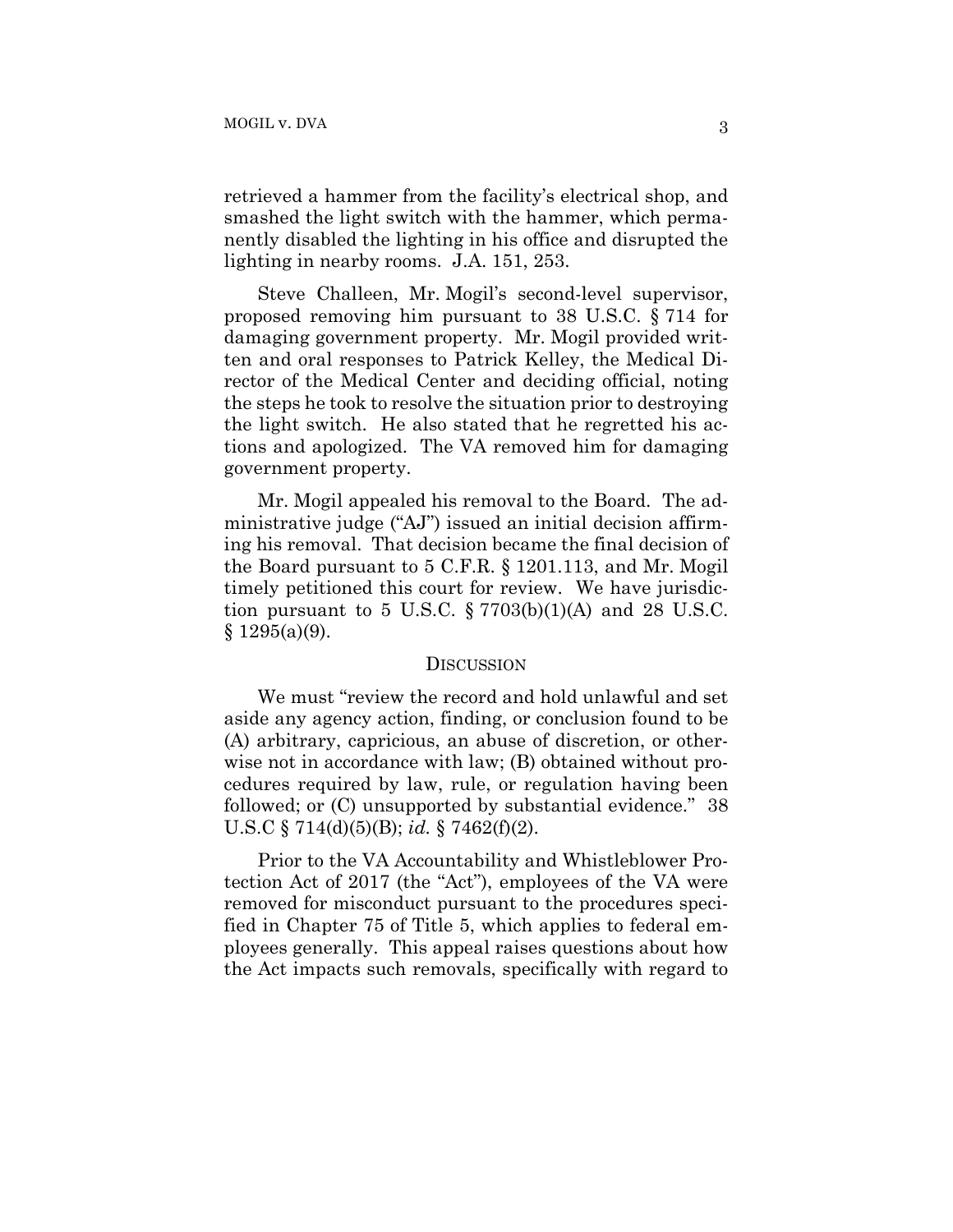whether the Board may review the reasonableness of the penalty.

In general, federal employees can be removed for misconduct "only for such cause as will promote the efficiency of the service." 5 U.S.C.  $\S$  7512–13(a). On appeal to the Board, the agency's "decision" is sustained if "supported by a preponderance of the evidence." *Id.* § 7701(c)(1)(B). The Board has held that this standard applies to the agency's burden in proving the misconduct and the agency's decision to impose the particular penalty, to the extent that decision rests upon considerations of fact. *Douglas v. Veterans Affairs*, 5 M.S.P.R. 280, 296–97 (1981). In *Douglas*, the Board also held that "the appropriateness of a penalty, while depending upon resolution of questions of fact" also involves "the application of administrative judgment and discretion." *Id.* at 297. The Board laid out factors for the agency to consider in determining the appropriateness of a penalty. *Id.* at 305–06. While it is "the agency's exclusive domain in disciplining its employees," *Lachance v. Devall*, 178 F.3d 1246, 1258 (Fed. Cir. 1999), the Board has "the authority to review the agency's penalty determination using the [*Douglas*] factors," *Archuleta v. Hopper*, 786 F.3d 1340, 1352 (Fed. Cir. 2015); *see also Douglas*, 5 M.S.P.R. at 306 (holding that the Board reviews whether the agency "conscientiously consider[ed] the relevant factors" and "str[uck] a responsible balance within tolerable limits of reasonableness"). The Board must sustain the agency's removal decision if it determines the agency proved by preponderant evidence that the charged conduct occurred, there is a nexus between that conduct and the efficiency of the service, and removal was reasonable in light of the relevant *Douglas* factors. *Malloy v. U.S. Postal Serv.*, 578 F.3d 1351, 1356 (Fed. Cir. 2009).

When reviewing a removal decision pursuant to Chapter 75 of Title 5, the Board has the authority to mitigate the selected penalty if it determines that the penalty is unreasonable. *Lachance*, 178 F.3d at 1260. If the Board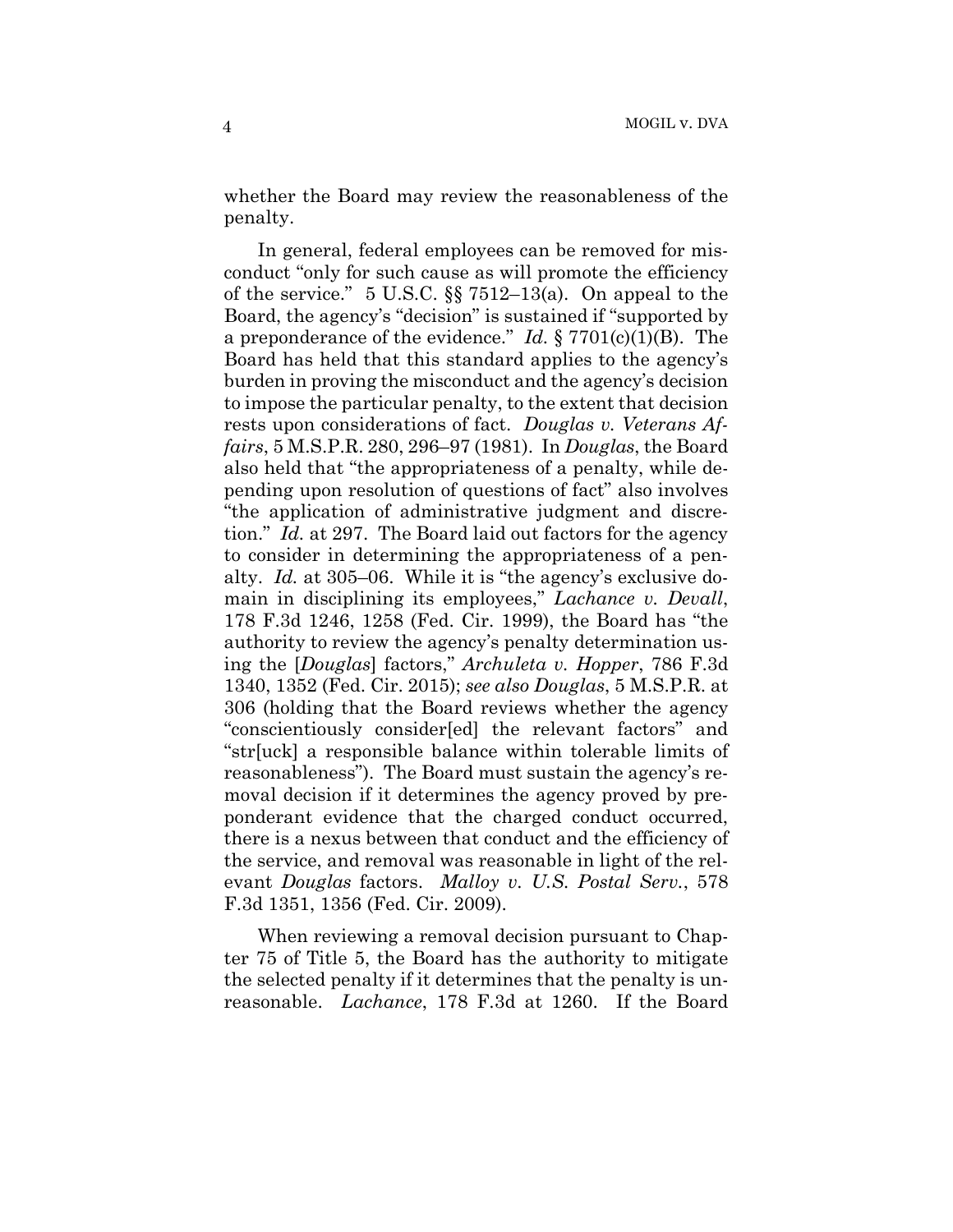sustains all of the agency's charges, it may mitigate to the "maximum reasonable penalty" when it finds the selected penalty too severe. *Id.* If it sustains fewer than all of the charges, it may mitigate to the "maximum reasonable penalty" as long as the agency has not indicated that it desires a lesser penalty. *Id.*

The Act made several changes regarding actions against VA employees, including giving the VA Secretary more discretion to remove an employee, heightening the deference the Board gives to the removal decision, and removing the Board's ability to mitigate the penalty imposed when the decision is supported by substantial evidence. 38 U.S.C. § 714. The Secretary may remove a VA employee "if the Secretary determines the performance or misconduct of the [employee] warrants such removal ...." Id. § 714(a)(1). On appeal to the Board, if the "decision" is supported by substantial evidence, "the administrative judge shall uphold" the removal decision and "shall not mitigate the penalty prescribed by the Secretary." *Id.*  $\S 714(d)(2)(A)$ –(B). The parties dispute the effect these changes have on the Board's ability to review a penalty's reasonableness.

The VA's removal decision states that a *Douglas* factor analysis was not required and § 714 only requires that substantial evidence show that the misconduct occurred. The Board likewise held that because  $\S 714(d)(2)(B)$  eliminated the Board's ability to mitigate the penalty, "the reasonableness of the agency's imposed penalty, along with a consideration of mitigating and aggravating factors under *Douglas* . . . is immaterial." J.A. 10. It concluded that because substantial evidence supports the misconduct charge, "the agency's removal penalty must be affirmed." J.A. 16 (citing 38 U.S.C. § 714(d)(2)(B)).

Mr. Mogil acknowledges that  $\S 714(d)(2)(B)$  eliminated the Board's ability to mitigate the penalty if the decision is supported by substantial evidence. He argues, however,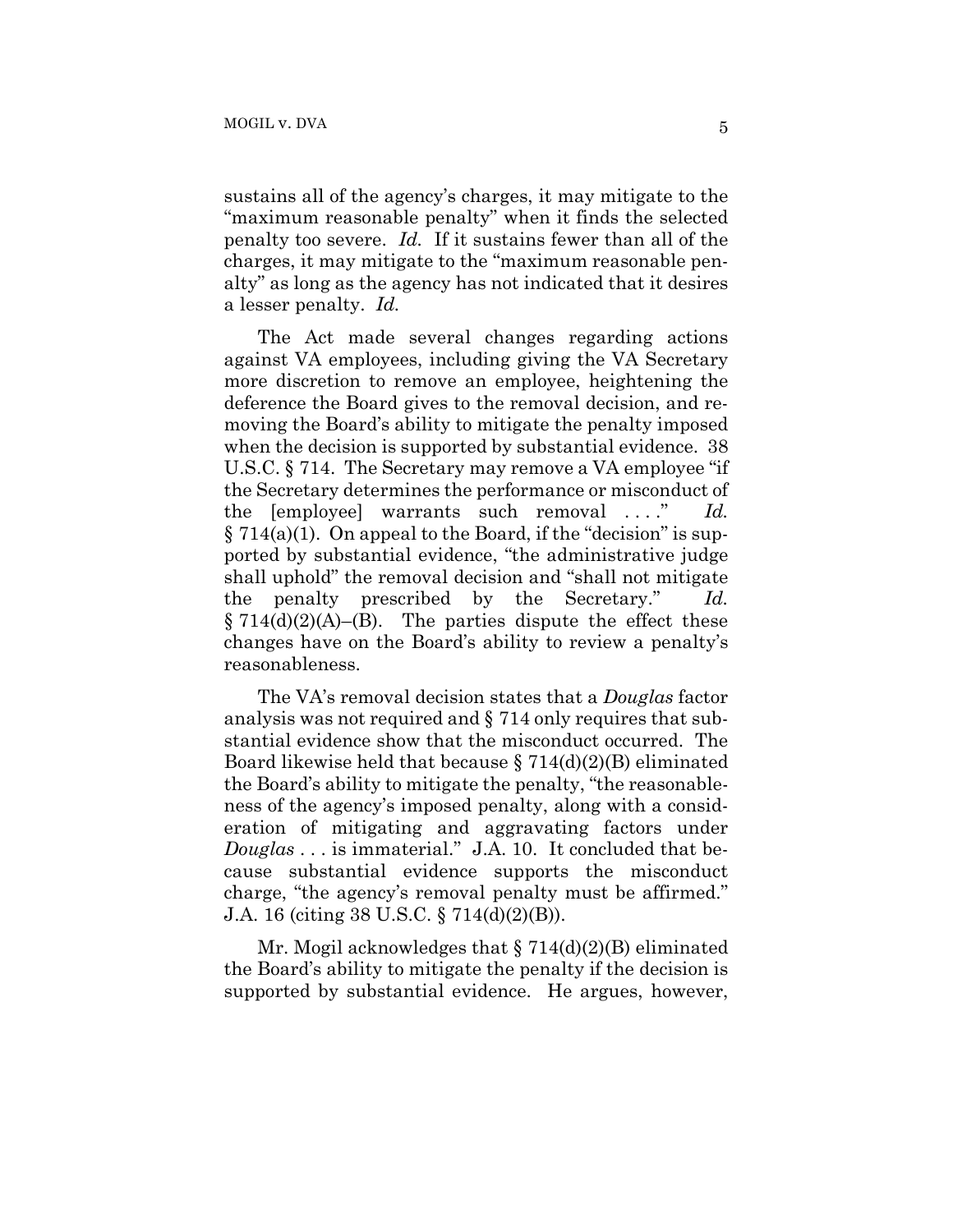that  $\S 714(d)(2)(A)$ 's requirement that the Board determine whether "the decision of the Secretary to remove . . . an employee under subsection (a) is supported by substantial evidence," includes whether substantial evidence supports the reasonableness of the penalty. He argues the fact that the Board can no longer mitigate the penalty does not excuse the agency from considering the *Douglas* factors before arriving at a decision.

The VA disagrees, emphasizing that the Act was intended to make it quicker and easier to remove VA employees. Under the VA's interpretation, the Board can only review whether substantial evidence supports the VA's finding that the misconduct occurred. The VA argues that because the Board can no longer mitigate the penalty and § 714 eliminated the efficiency-of-the-service requirement, the Board no longer reviews whether a penalty is reasonable and a *Douglas* factor analysis is irrelevant. It argues that requiring a *Douglas* factor analysis before removing an employee would undermine the purpose of § 714, which was to simplify and expedite the removal process.

The VA views § 714 as giving the Secretary essentially unfettered discretion to remove an employee for any reason, no matter how minor, provided substantial evidence shows that the employee committed the charged misconduct. If, for example, an employee was caught improperly using a paper clip purchased by the government for personal use, the Secretary could determine that conduct warrants removal, even if the employee up to that point received perfect evaluations and had a spotless disciplinary record. Under the VA's interpretation, the Board would have no authority to hold this penalty unreasonable and remand to the VA for a new penalty assessment. Such an interpretation would be a dramatic shift in how the Board reviews adverse actions against other federal employees and does not necessarily flow from the elimination of the Board's ability to mitigate a penalty. As to employees hired prior to the Act, the VA's interpretation also raises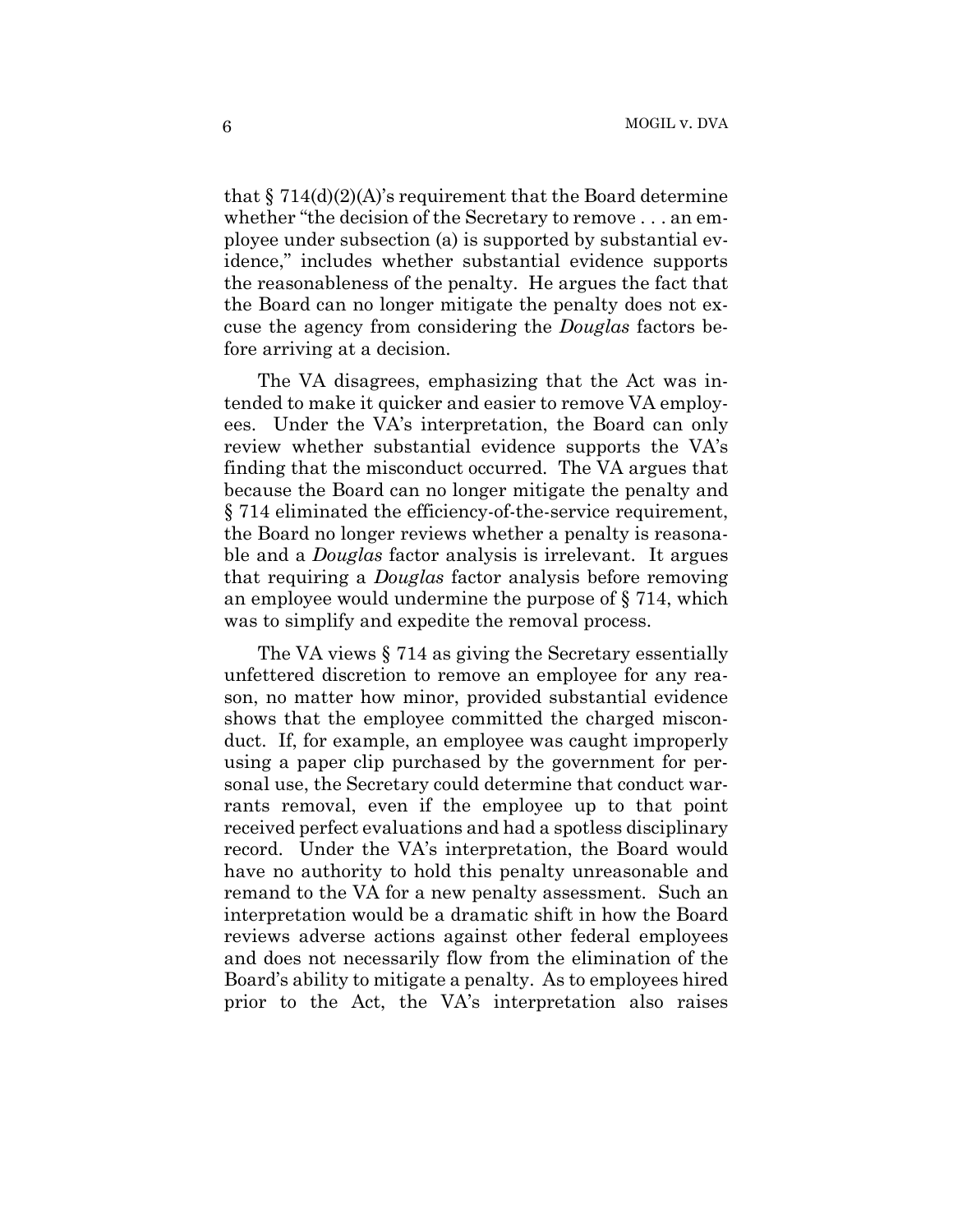potential constitutional concerns with regard to the Takings Clause and Due Process Clause. *See Stone v. Fed. Deposit Ins. Corp.*, 179 F.3d 1368, 1375 (Fed. Cir. 1999) (holding that § 7513(a) created a property interest in continued employment "unless the agency could show [the employee] needed to be removed for cause or unacceptable performance"). We need not consider, however, whether the VA's interpretation is proper here because any error in interpreting § 714 was harmless.

There is no dispute that Mr. Mogil intentionally destroyed government property. He only argues on appeal that removal was unreasonable. Assuming, without deciding, that we may review the VA's penalty selection as we can the penalties imposed on federal employees generally, our review "is highly deferential," and penalties are considered reasonable unless "grossly disproportionate to the offense charged." *Farrell*, 314 F.3d at 594 (internal quotation marks omitted); *see also Webster v. Dep't of Army*, 911 F.2d 679, 686 (Fed. Cir. 1990).

The removal decision adequately explains the VA's determination that removal was appropriate. It states that Mr. Mogil's position "carries great responsibility" and entrusts him "to manage millions of dollars of allocated taxpayer funds" and that his actions show he can no longer be trusted to carry out his responsibilities professionally. J.A. 183. It states that destroying government property in response to an officemate turning the lights off "is never an acceptable response to an interpersonal disagreement." J.A. 183. It states that the VA considered the fact that he was seeing a counselor and that he apologized and expressed remorse, but nonetheless found that removal was reasonable and warranted given the nature of the actions.

While the Board states that "the reasonableness of the agency's imposed penalty, along with a consideration of mitigating and aggravating factors" is "immaterial," it nonetheless considered such evidence in upholding the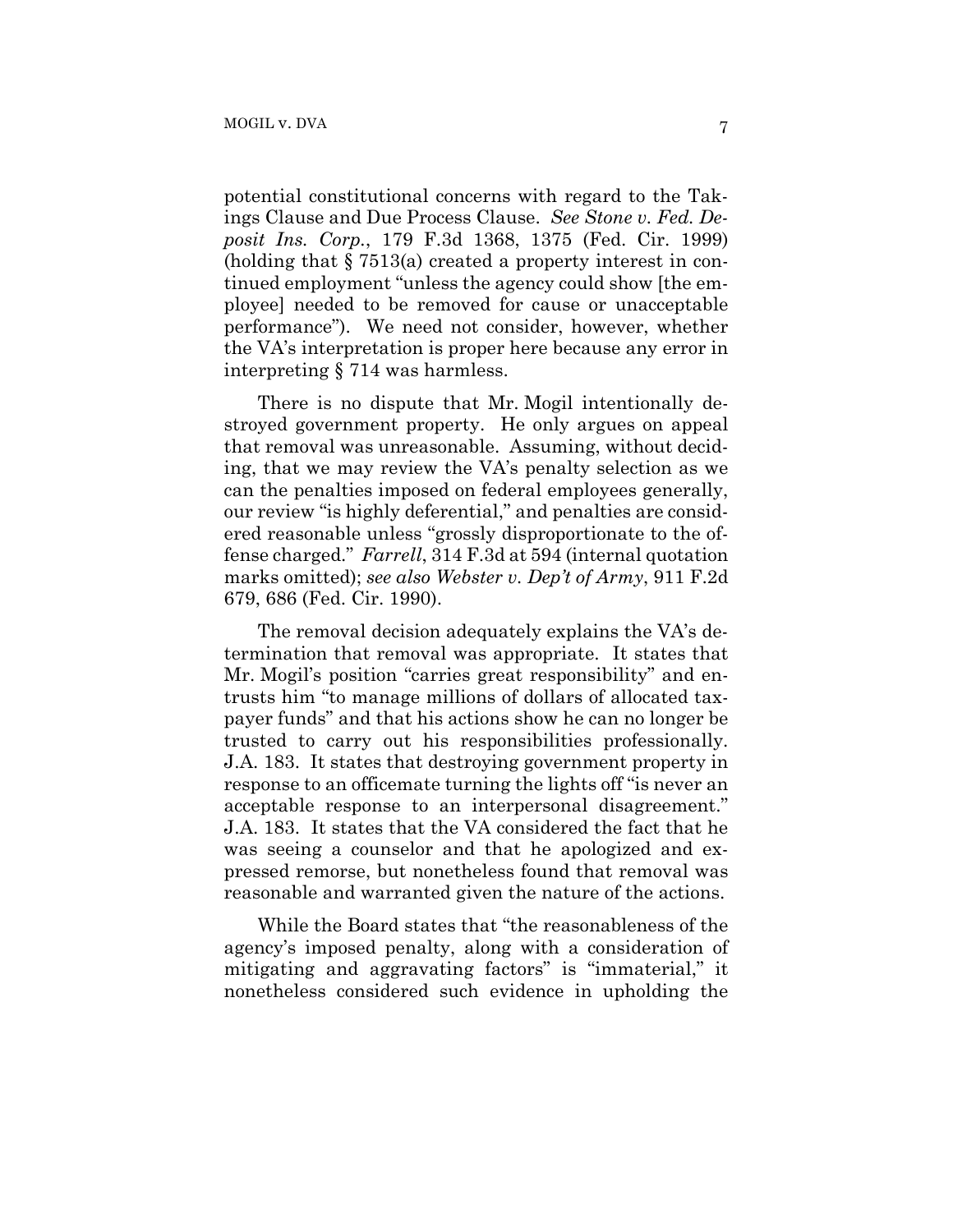removal decision. J.A. 10. It addresses his supervisor Ms. Joyce's testimony that she was not informed of the dispute and that she lost confidence in Mr. Mogil's ability to continue his job after his actions. J.A. 13. It found the deciding official credibly testified that he considered the entire evidentiary file and mitigating factors before selecting the penalty of removal. J.A. 14–15. It also noted that "[t]he table of penalties includes the discipline of removal for a first offense of intentional damage to government property." J.A. 15.

Mr. Mogil argues that the agency should have been required to perform a full analysis under the *Douglas* factors. But he fails to show how such an analysis would have changed the outcome. He argues only that the VA failed to consider the actions he took to resolve the dispute over the lights prior to destroying the light switch and the remorse he felt after doing so. He also blames his actions on a failure of his supervisor to take action. He argues that because the deciding official was not presented with these facts in the letter of proposed removal, the Board should have reassessed his removal in light of the correct facts.

The removal decision contradicts his contentions. The decision notes Mr. Mogil's oral and written replies including that he asked Mr. Horacek several times to keep the lights on, that he spoke to his acting supervisor about the issue, and that he attempted to ensure the lights would remain on by putting tape over the switch and welding a metal plate over the switch. J.A. 182. It states that this information was "carefully considered" prior to determining that removal was reasonable and warranted. J.A. 182– 83. And as the Board noted, the deciding official testified to the Board that he considered mitigation evidence before deciding that removal was appropriate. J.A. 130–31.

As we have previously noted, "neither statute nor regulation *requires* an agency to demonstrate that it considered all mitigating factors," and "[w]hether the guidelines